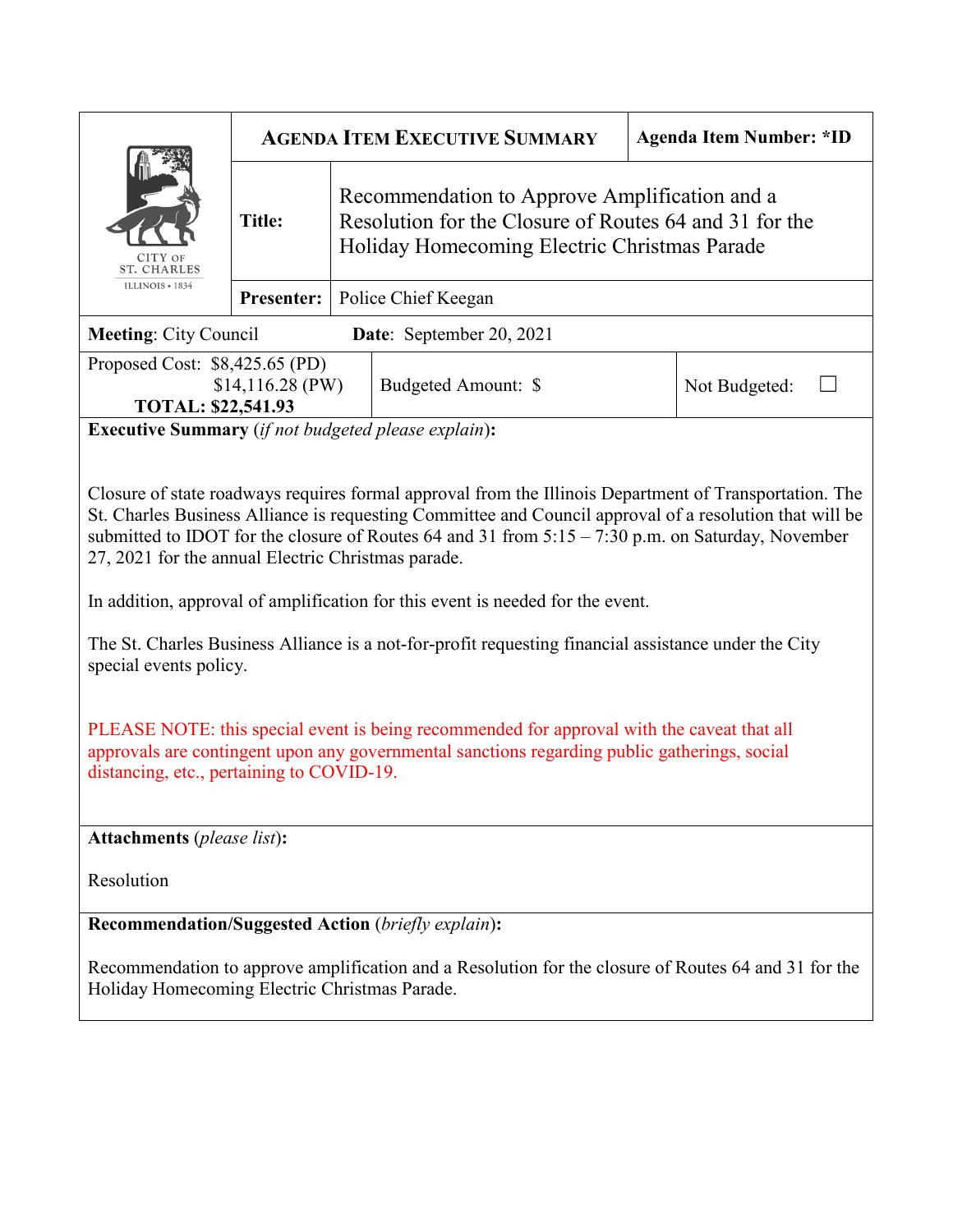## **City of St. Charles, Illinois**

**Resolution No.** 

## **A Resolution Requesting the Closure of Routes 64 and 31 for the Holiday Homecoming Electric Christmas Parade**

## **Presented & Passed by the City Council on**

WHEREAS, the Downtown St. Charles Partnership is sponsoring a Holiday Homecoming Electric Christmas Parade in the City of St. Charles, and;

WHEREAS, this Parade will require the temporary closure of Main Street (Route 64) and Second Street (Route 31) state highways in the City of St. Charles, and;

WHEREAS, Section 4-408 of the Illinois Highway Code authorizes the Department of Transportation to issue permits to local authorities to temporarily close portions of state highways for such public purposes or needs as parades and local celebrations;

NOW, THEREFORE, BE IT RESOLVED by the City Council of the City of St. Charles, Kane and DuPage Counties, Illinois, that permission to close Main Street (Route 64) and Second Street (Route 31) on Saturday, November 27, 2021 from 5:15 p.m. to 7:30 p.m. be requested of the Department of Transportation;

BE IT FURTHER RESOLVED that if such permission is granted by the Department of Transportation, all highway traffic during the periods of time specified shall be detoured over the following routes:

For westbound on Route 64: south on 5th Avenue (Route 25) to Illinois Avenue, west to 7th Street, north to Route 64. For southbound on Route 31: west on State Street from Route 31 to 7th Street, south on 7th Street to Illinois Street, east on Illinois Street to Route 31. For eastbound Route 64 and northbound Route 31, use the reverse route.

BE IT FURTHER RESOLVED that if such permission is granted by the Department of Transportation, the City of St. Charles assumes full responsibility for the direction, protection and regulation of the traffic during the time the detour is in effect, and all liabilities for damages of any kind occasioned by the closing of the state highway, and it is further agreed that efficient all-weather detours will be maintained to the satisfaction of the Department and conspicuously marked for the benefit of traffic diverted from the state highway.

BE IT FURTHER RESOLVED that a copy of this resolution be forwarded to the Department of Transportation to serve as a formal request for the permission sought in this resolution.